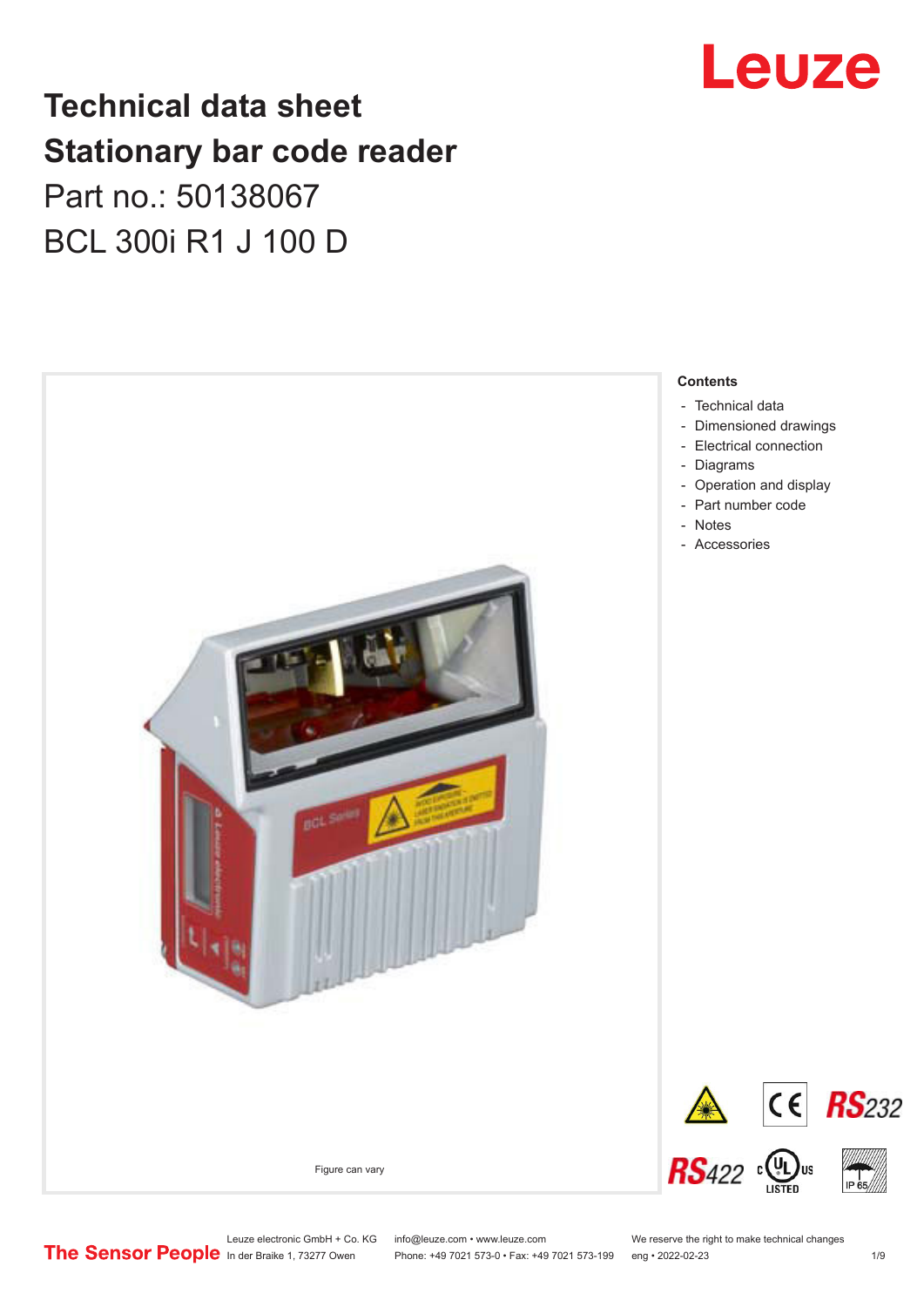## <span id="page-1-0"></span>**Technical data**

#### **Basic data**

| <b>Series</b>                              | <b>BCL 300i</b>                    |
|--------------------------------------------|------------------------------------|
|                                            |                                    |
| <b>Functions</b>                           |                                    |
| <b>Functions</b>                           | Alignment mode                     |
|                                            | AutoConfig                         |
|                                            | AutoControl                        |
|                                            | AutoReflAct                        |
|                                            | Code fragment technology           |
|                                            | <b>LED</b> indicator               |
|                                            | Reference code comparison          |
|                                            |                                    |
| <b>Characteristic parameters</b>           |                                    |
| <b>MTTF</b>                                | 110 years                          |
|                                            |                                    |
| <b>Read data</b>                           |                                    |
| Code types, readable                       | 2/5 Interleaved                    |
|                                            | Codabar                            |
|                                            | Code 128                           |
|                                            | Code 39                            |
|                                            | Code 93                            |
|                                            | <b>EAN 8/13</b>                    |
|                                            | GS1 Databar Expanded               |
|                                            | <b>GS1 Databar Limited</b>         |
|                                            | <b>GS1 Databar Omnidirectional</b> |
|                                            | <b>UPC</b>                         |
| Scanning rate, typical                     | $1,000$ scans/s                    |
| Bar codes per reading gate, max.<br>number | 64 Piece(s)                        |

#### **Optical data**

| <b>Reading distance</b>                                   | $100600$ mm                                                      |
|-----------------------------------------------------------|------------------------------------------------------------------|
| Light source                                              | Laser, Red                                                       |
| Wavelength                                                | 655 nm                                                           |
| Laser class                                               | 1, IEC/EN 60825-1:2014                                           |
| <b>Transmitted-signal shape</b>                           | Continuous                                                       |
| Usable opening angle (reading field<br>opening)           | 60°                                                              |
| Modulus size                                              | $0.50.8$ mm                                                      |
| <b>Reading method</b>                                     | Raster scanner with deflecting mirror                            |
| <b>Beam deflection</b>                                    | By means of rotating polygon mirror<br>wheel + deflecting mirror |
| Light beam exit                                           | Lateral with deflecting mirror                                   |
| Raster (number of lines)                                  | 8 Piece(s)                                                       |
| Scanning field at scanner distance of<br>100 mm           | $17 \, \text{mm}$                                                |
| Scanning field at scanner distance of<br>$200 \text{ mm}$ | $27 \text{ mm}$                                                  |
| Scanning field at scanner distance of<br>300 mm           | 38 mm                                                            |
| Scanning field at scanner distance of<br>400 mm           | 48 mm                                                            |

#### **Electrical data**

**Protective circuit** Polarity reversal protection

**Performance data** Supply voltage U<sub>B</sub> **Power consumption, max.** 4.5 W

18 ... 30 V, DC

**Inputs/outputs selectable Output current, max.** 60 mA **Number of inputs/outputs selectable** 2 Piece(s) **Input current, max.** 8 mA **Interface Type** RS 232, RS 422 **RS 232 Function** Process **Transmission speed** 4,800 ... 115,200 Bd **Data format** Adjustable **Start bit** 1 **Data bit** 7,8 **Stop bit** 1.2 **Parity** Adjustable Transmission protocol <STX><data><CR><LF> **Data encoding** ASCII **RS 422 Function** Process **Transmission speed** 4,800 ... 115,200 Bd **Data format** Adjustable **Start bit** 1 **Data bit** 7, 8 data bits **Stop bit** 1, 2 stop bits **Transmission protocol** Adjustable **Data encoding ASCII Service interface Type** USB 2.0 **USB Function Configuration via software Connection Number of connections** 1 Piece(s) **Connection 1 Function** BUS OUT Connection to device Data interface PWR / SW IN / OUT Service interface **Type of connection Plug connector, It is essential to use a** device. **No. of pins** 32 -pin **Type** Male

| <b>Start bit</b>             | 1                                                                                             |
|------------------------------|-----------------------------------------------------------------------------------------------|
| Data bit                     | 7, 8 data bits                                                                                |
| Stop bit                     | 1, 2 stop bits                                                                                |
| <b>Transmission protocol</b> | Adjustable                                                                                    |
| Data encoding                | <b>ASCII</b>                                                                                  |
| ervice interface             |                                                                                               |
| rpe                          | <b>USB 2.0</b>                                                                                |
| <b>USB</b>                   |                                                                                               |
| <b>Function</b>              | Configuration via software                                                                    |
| onnection                    |                                                                                               |
| umber of connections         | 1 Piece(s)                                                                                    |
| <b>Connection 1</b>          |                                                                                               |
| <b>Function</b>              | <b>BUS OUT</b>                                                                                |
|                              | Connection to device                                                                          |
|                              | Data interface                                                                                |
|                              | PWR / SW IN / OUT                                                                             |
|                              | Service interface                                                                             |
| <b>Type of connection</b>    | Plug connector, It is essential to use a<br>connection unit when commissioning the<br>device. |
| No of nine                   | $22 \nmin$                                                                                    |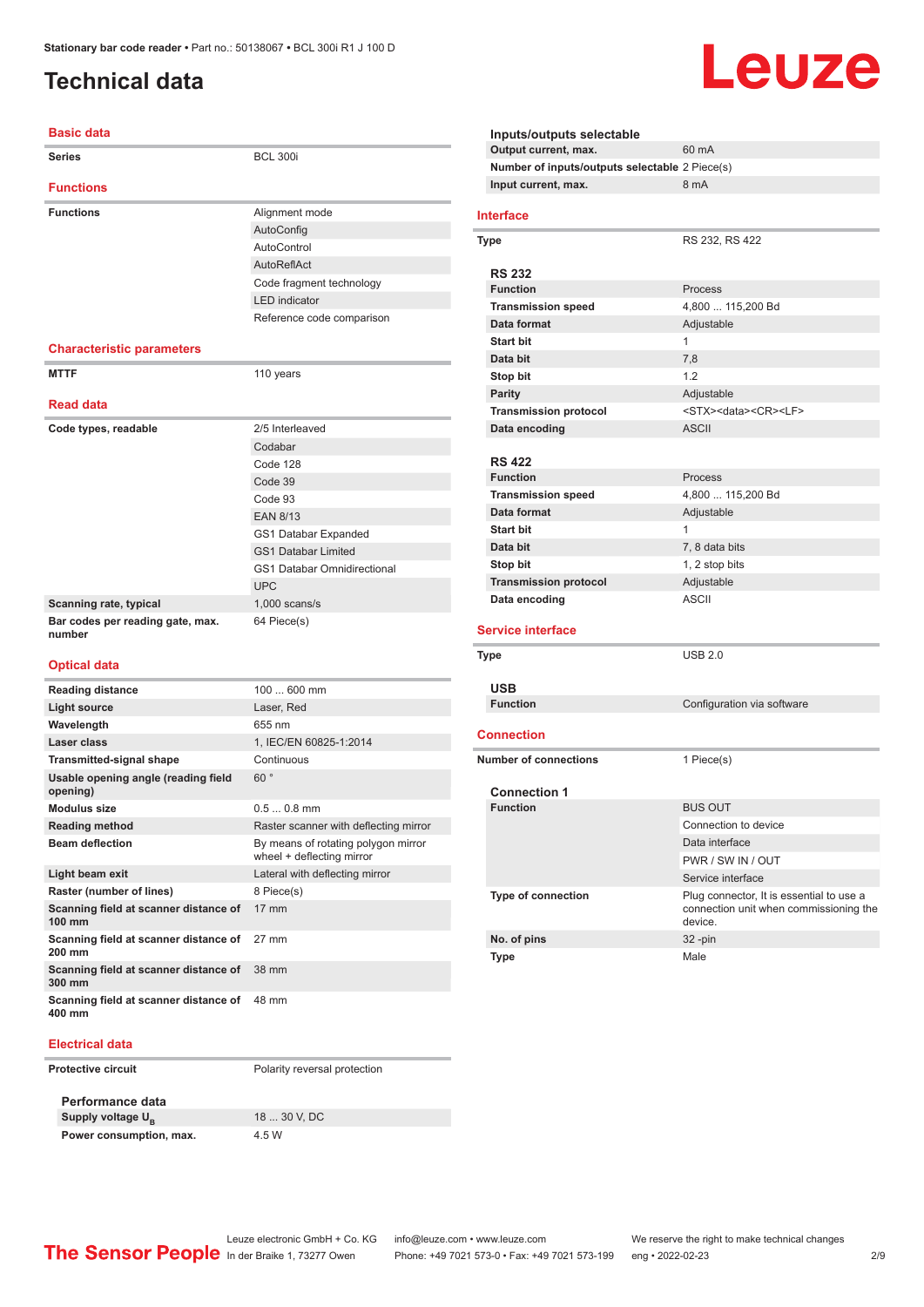## **Technical data**

# **Leuze**

#### **Mechanical data**

| Design                       | Cubic                        |
|------------------------------|------------------------------|
| Dimension (W x H x L)        | 103 mm x 44 mm x 96 mm       |
| <b>Housing material</b>      | Metal                        |
| <b>Metal housing</b>         | Diecast aluminum             |
| Lens cover material          | Glass                        |
| Net weight                   | 350q                         |
| <b>Housing color</b>         | Red                          |
|                              | Silver                       |
| <b>Type of fastening</b>     | Dovetail grooves             |
|                              | Fastening on back            |
|                              | Via optional mounting device |
| <b>Operation and display</b> |                              |

#### **Operation and display**

| Type of display             | I FD                                              |  |
|-----------------------------|---------------------------------------------------|--|
|                             | Monochromatic graphic display, 128 x 32<br>pixels |  |
| <b>Number of LEDs</b>       | 2 Piece(s)                                        |  |
| Type of configuration       | Via web browser                                   |  |
| <b>Operational controls</b> | Button(s)                                         |  |
|                             |                                                   |  |

#### **Environmental data**

| Ambient temperature, operation     | 040 °C      |
|------------------------------------|-------------|
| Ambient temperature, storage       | $-20$ 70 °C |
| Relative humidity (non-condensing) | $090\%$     |

#### **Certifications**

| Degree of protection                                               | IP 65                    |
|--------------------------------------------------------------------|--------------------------|
| <b>Protection class</b>                                            | Ш                        |
| <b>Certifications</b>                                              | c UL US                  |
| Test procedure for EMC in accordance EN 55022<br>with standard     |                          |
|                                                                    | EN 61000-4-2, -3, -4, -6 |
| Test procedure for shock in<br>accordance with standard            | IEC 60068-2-27, test Ea  |
| Test procedure for continuous shock<br>in accordance with standard | IEC 60068-2-29, test Eb  |
| Test procedure for vibration in<br>accordance with standard        | IEC 60068-2-6, test Fc   |

#### **Classification**

| <b>Customs tariff number</b> | 84719000 |
|------------------------------|----------|
| <b>ECLASS 5.1.4</b>          | 27280102 |
| <b>ECLASS 8.0</b>            | 27280102 |
| <b>ECLASS 9.0</b>            | 27280102 |
| ECLASS 10.0                  | 27280102 |
| ECLASS 11.0                  | 27280102 |
| ECLASS 12.0                  | 27280102 |
| <b>ETIM 5.0</b>              | EC002550 |
| <b>ETIM 6.0</b>              | EC002550 |
| <b>ETIM 7.0</b>              | EC002550 |

Leuze electronic GmbH + Co. KG info@leuze.com • www.leuze.com We reserve the right to make technical changes In der Braike 1, 73277 Owen Phone: +49 7021 573-0 • Fax: +49 7021 573-199 eng • 2022-02-23 3/9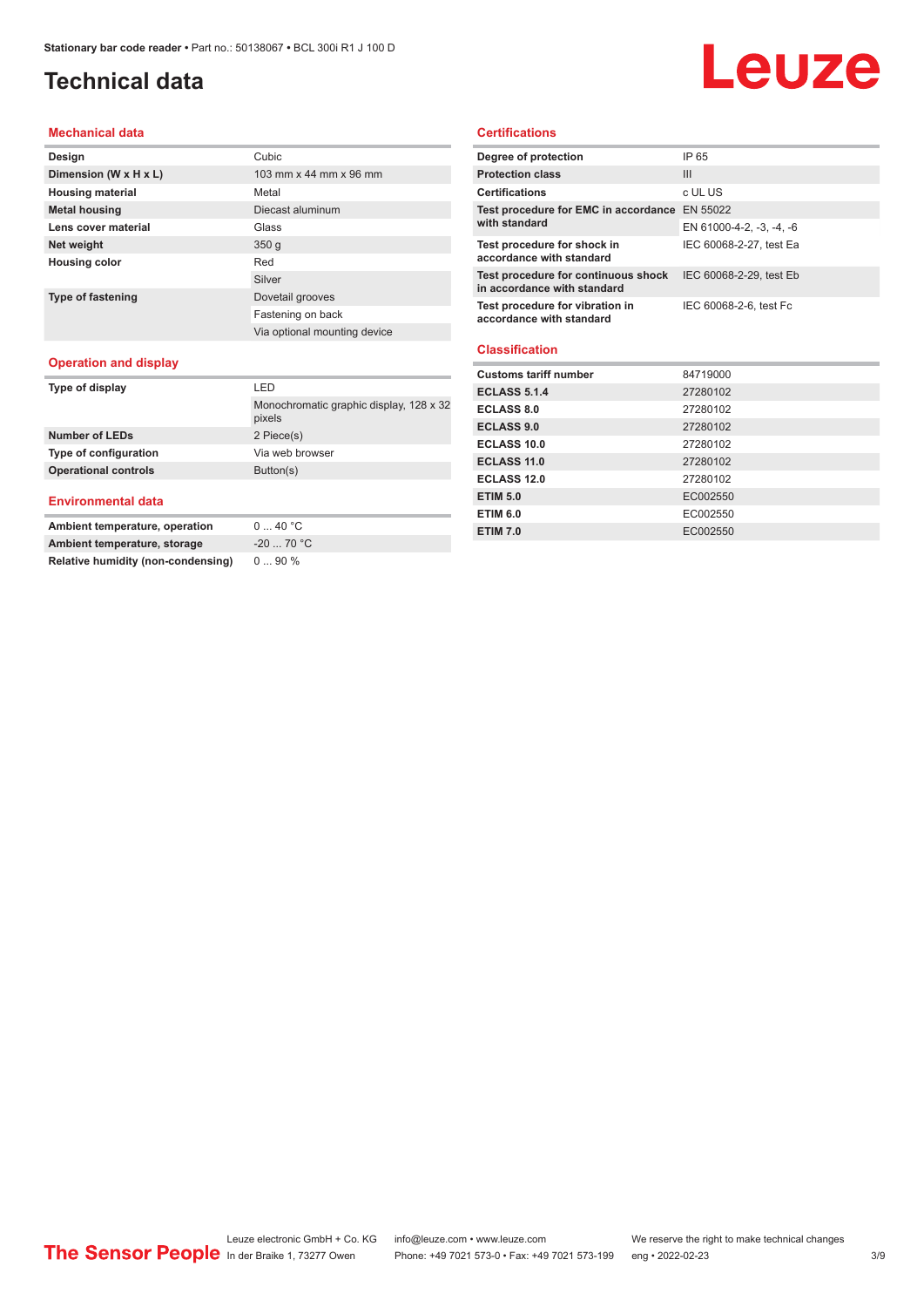### <span id="page-3-0"></span>**Dimensioned drawings**

All dimensions in millimeters





- A Optical axis
- B Deflection angle of the laser beam:  $\pm 30^{\circ}$ C M4 thread (5 deep)

**Electrical connection Connection 1**

| <b>Function</b>           | <b>BUS OUT</b>                                                             |
|---------------------------|----------------------------------------------------------------------------|
|                           | Connection to device                                                       |
|                           | Data interface                                                             |
|                           | PWR / SW IN / OUT                                                          |
|                           | Service interface                                                          |
| <b>Type of connection</b> | Plug connector                                                             |
| Type of connection        | It is essential to use a connection unit when<br>commissioning the device. |
| No. of pins               | $32 - pin$                                                                 |
| <b>Type</b>               | Male                                                                       |
|                           |                                                                            |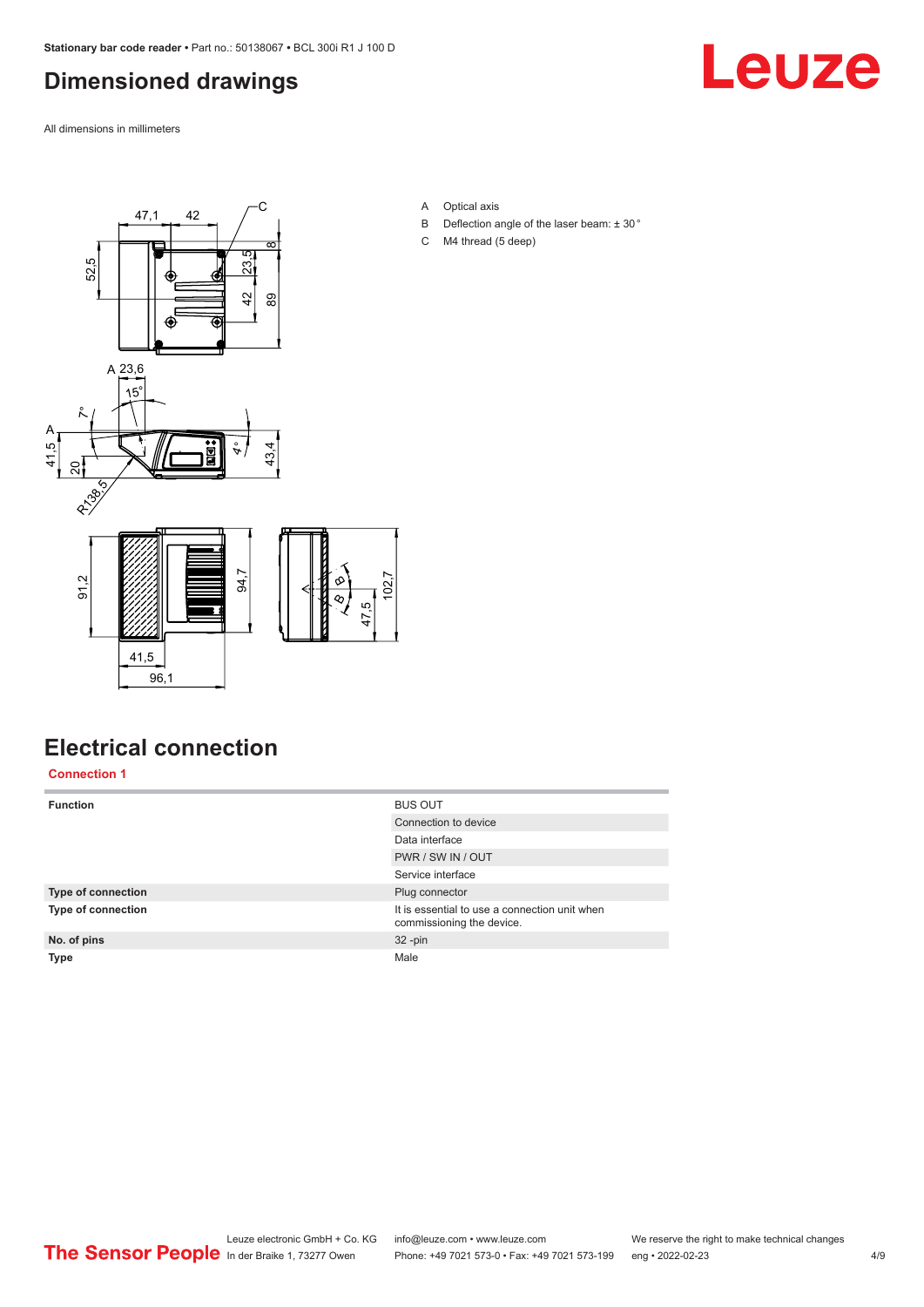#### <span id="page-4-0"></span>**Diagrams**

#### Reading field curve



x Reading field distance [mm]

y Reading field width [mm]

## **Operation and display**

| LED           |            | <b>Display</b>                        | <b>Meaning</b>                  |
|---------------|------------|---------------------------------------|---------------------------------|
|               | <b>PWR</b> | Green, flashing                       | Device ok, initialization phase |
|               |            | Green, continuous light               | Device OK                       |
|               |            | Green, briefly off - on               | Reading successful              |
|               |            | green, briefly off - briefly red - on | Reading not successful          |
|               |            | Orange, continuous light              | Service mode                    |
|               |            | Red, flashing                         | Device OK, warning set          |
|               |            | Red, continuous light                 | Error, device error             |
| $\mathcal{P}$ | <b>NET</b> | Green, flashing                       | Initialization                  |
|               |            | Green, continuous light               | Bus operation ok                |
|               |            | Red, flashing                         | Communication error             |
|               |            | Red, continuous light                 | Bus error                       |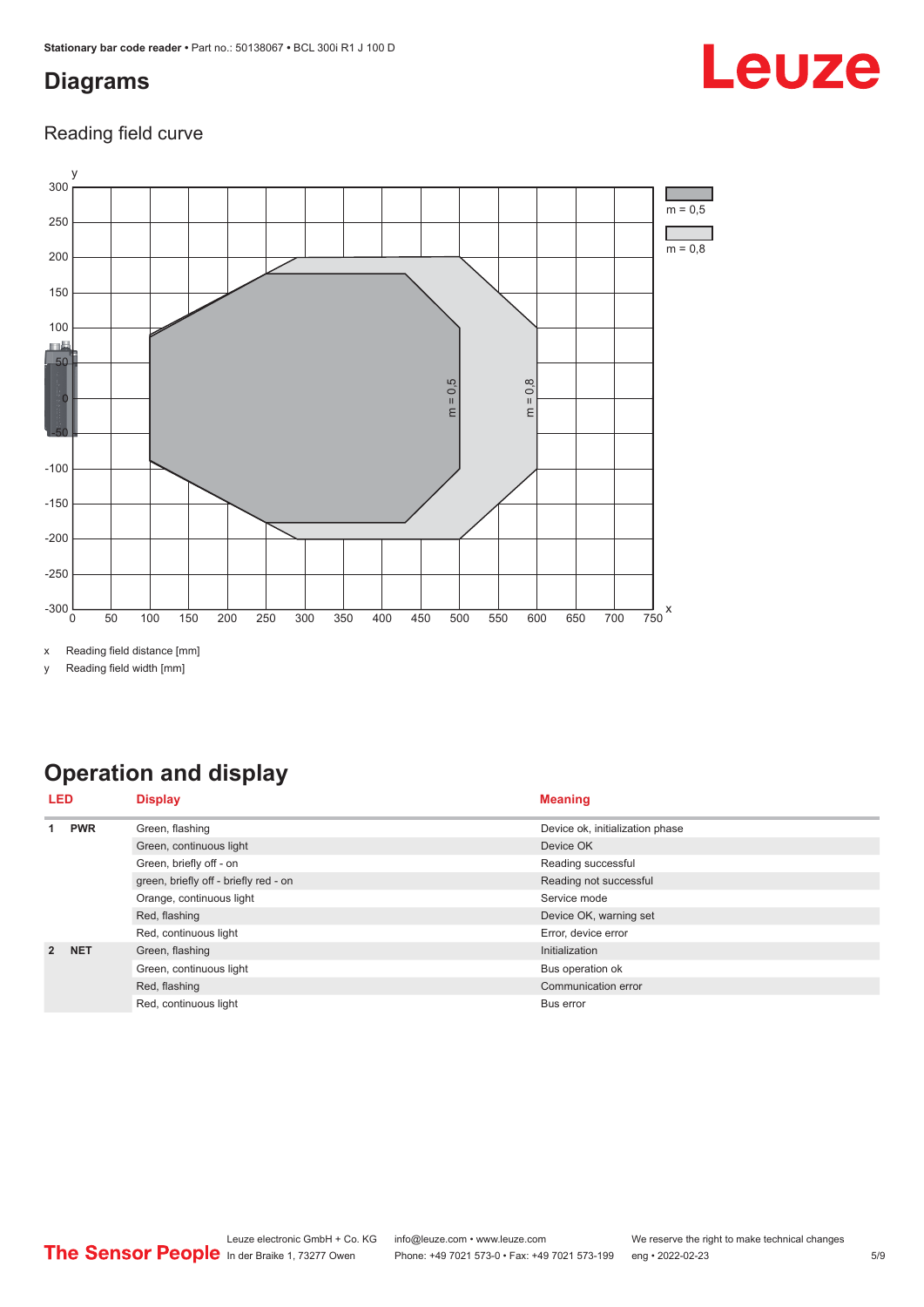#### <span id="page-5-0"></span>**Part number code**

Part designation: **BCL XXXX YYZ AAA BB CCCC**



| <b>BCL</b>  | <b>Operating principle</b><br>BCL: bar code reader                                                                                                                                                                                       |
|-------------|------------------------------------------------------------------------------------------------------------------------------------------------------------------------------------------------------------------------------------------|
| <b>XXXX</b> | Series/interface (integrated fieldbus technology)<br>300i: RS 232 / RS 422 (stand-alone)<br>301i: RS 485 (multiNet slave)<br>304i: PROFIBUS DP<br>308i: EtherNet TCP/IP, UDP<br>338i: EtherCAT<br>348i: PROFINET RT<br>358i: EtherNet/IP |
| YY          | <b>Scanning principle</b><br>S: line scanner (single line)<br>R1: line scanner (raster)<br>O: oscillating-mirror scanner (oscillating mirror)                                                                                            |
| z           | <b>Optics</b><br>N: High Density (close)<br>M: Medium Density (medium distance)<br>F: Low Density (remote)<br>L: Long Range (very large distances)<br>J: ink-jet (depending on the application)                                          |
| <b>AAA</b>  | Beam exit<br>100: lateral<br>102: front                                                                                                                                                                                                  |
| <b>BB</b>   | <b>Special equipment</b><br>D: With display<br>H: With heating<br>DH: optionally with display and heating<br>P: plastic exit window                                                                                                      |
| <b>CCCC</b> | <b>Functions</b><br>F007: optimized process data structure                                                                                                                                                                               |
| <b>Note</b> |                                                                                                                                                                                                                                          |



 $\%$  A list with all available device types can be found on the Leuze website at www.leuze.com.

#### **Notes**

**Observe intended use!** Λ  $\%$  This product is not a safety sensor and is not intended as personnel protection.  $\%$  The product may only be put into operation by competent persons.  $\%$  Only use the product in accordance with its intended use.

| <b>ATTENTION! LASER RADIATION - CLASS 1 LASER PRODUCT</b>                                                                                                                                                                                                  |
|------------------------------------------------------------------------------------------------------------------------------------------------------------------------------------------------------------------------------------------------------------|
| The device satisfies the requirements of IEC/EN 60825-1:2014 safety regulations for a product of laser class 1 and complies with 21 CFR 1040.10 except<br>for conformance with IEC 60825-1 Ed. 3., as described in Laser Notice No. 56, dated May 8, 2019. |
| $\&$ Observe the applicable statutory and local laser protection requisitions.                                                                                                                                                                             |
| $\%$ The device must not be tampered with and must not be changed in any way.<br>There are no user-serviceable parts inside the device.<br>Repairs must only be performed by Leuze electronic GmbH + Co. KG.                                               |
|                                                                                                                                                                                                                                                            |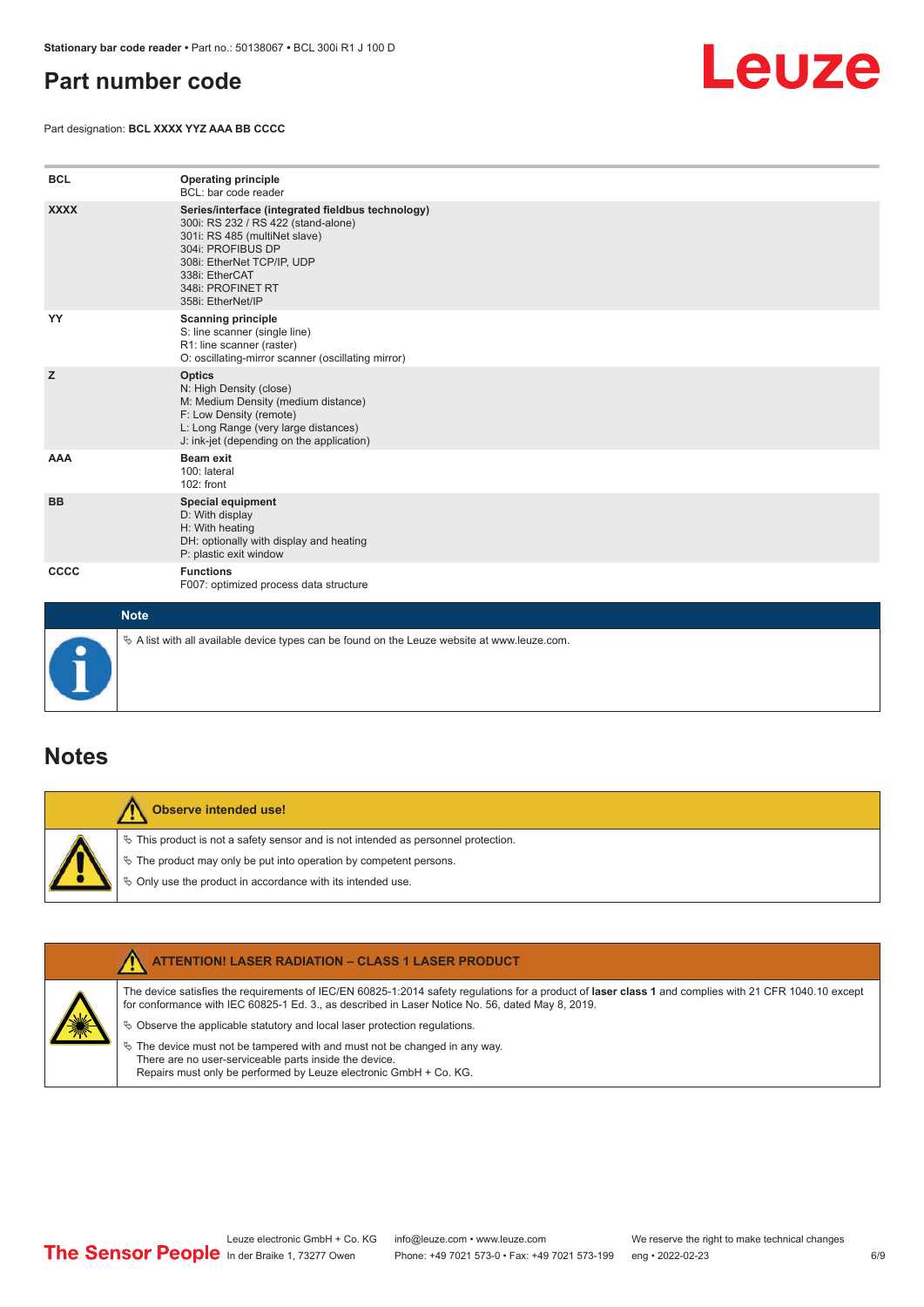#### **Accessories**

## Leuze

## Connection technology - Connection unit

| Part no. | <b>Designation</b> | <b>Article</b>             | <b>Description</b>                                                                  |
|----------|--------------------|----------------------------|-------------------------------------------------------------------------------------|
| 50114369 | MA 100             | Modular connection<br>unit | Interface: RS 232, RS 485<br>Connections: 1 Piece(s)<br>Degree of protection: IP 54 |

#### Connection technology - Connection cables

|        |            | Part no. | <b>Designation</b>     | <b>Article</b>   | <b>Description</b>                                                                                                                                         |
|--------|------------|----------|------------------------|------------------|------------------------------------------------------------------------------------------------------------------------------------------------------------|
| ▤<br>ᇦ | <b>ALL</b> | 50132079 | KD U-M12-5A-V1-<br>050 | Connection cable | Connection 1: Connector, M12, Axial, Female, A-coded, 5-pin<br>Connection 2: Open end<br>Shielded: No<br>Cable length: 5,000 mm<br>Sheathing material: PVC |

### Connection technology - Interconnection cables

|                      | Part no.   | <b>Designation</b>      | <b>Article</b>        | <b>Description</b>                                                                                                                                                                               |
|----------------------|------------|-------------------------|-----------------------|--------------------------------------------------------------------------------------------------------------------------------------------------------------------------------------------------|
|                      | 50114571 * | KB 301-3000             | Interconnection cable | Suitable for interface: RS 232, RS 422, RS 485<br>Connection 1: Socket connector<br>Connection 2: JST ZHR, 10 -pin, 6 -pin<br>Shielded: Yes<br>Cable length: 3,000 mm<br>Sheathing material: PVC |
| e<br>$\sigma^a$<br>Ħ | 50117011   | KB USB A - USB<br>miniB | Service line          | Suitable for interface: USB<br>Connection 1: USB<br>Connection 2: USB<br>Shielded: Yes<br>Cable length: 1,500 mm<br>Sheathing material: PVC                                                      |

\* Necessary accessories, please order separately

### Connection technology - Connection boxes

| Part no.   | <b>Designation</b> | <b>Article</b>  | <b>Description</b>                                                                                                                    |
|------------|--------------------|-----------------|---------------------------------------------------------------------------------------------------------------------------------------|
| 50116463 * | MK 300             | Connection unit | Suitable for: BCL 300i, BPS 300i<br>Suitable for interface: RS 232<br>Number of connections: 3 Piece(s)<br>Connection: Terminal       |
| 50116468 * | <b>MS 300</b>      | Connection unit | Suitable for: BCL 300i, BPS 300i<br>Suitable for interface: RS 232<br>Number of connections: 3 Piece(s)<br>Connection: Connector, M12 |

\* Necessary accessories, please order separately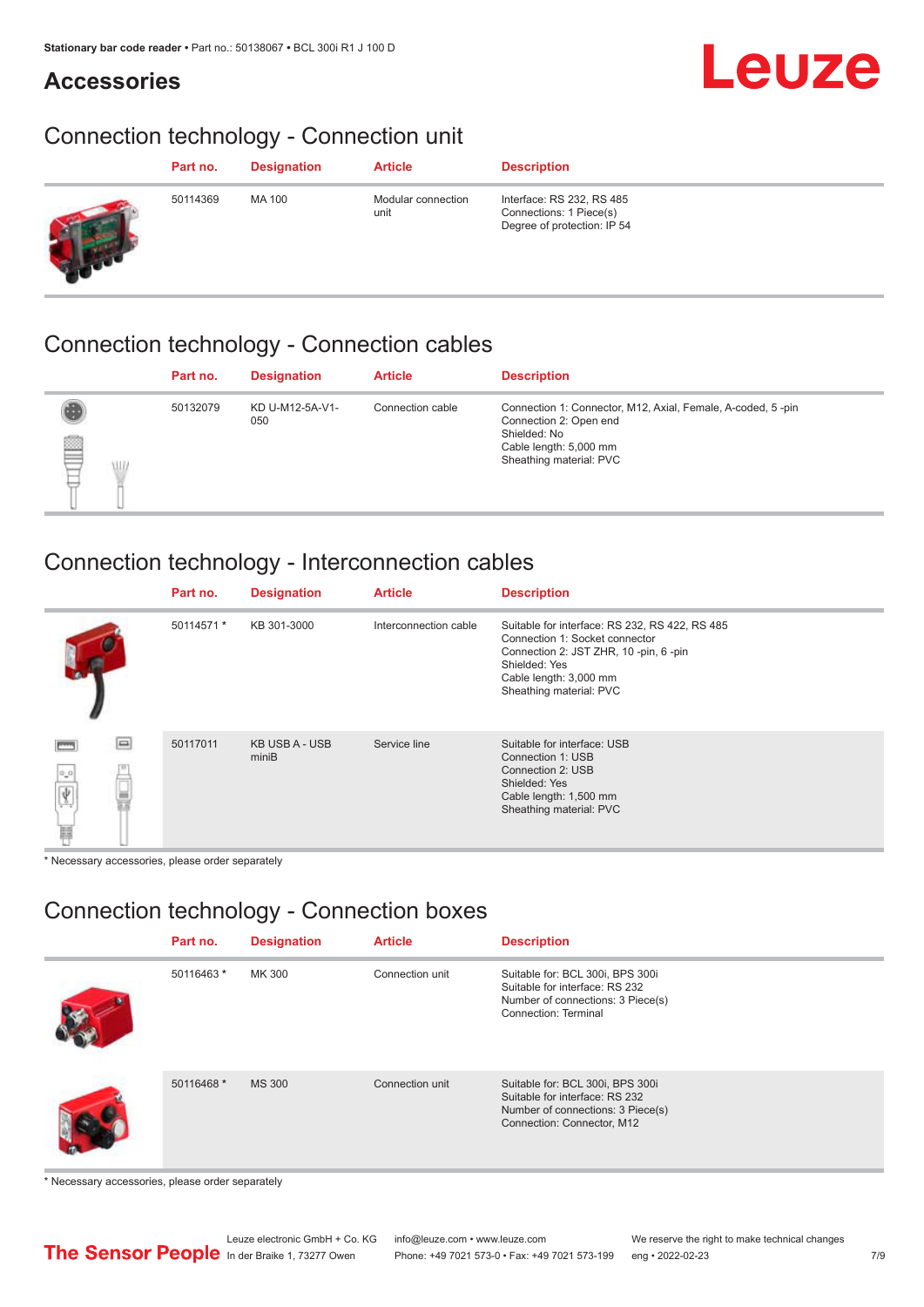#### **Accessories**



### Mounting technology - Mounting brackets

|           | Part no. | <b>Designation</b> | <b>Article</b>  | <b>Description</b>                                                                                                                                                                            |
|-----------|----------|--------------------|-----------------|-----------------------------------------------------------------------------------------------------------------------------------------------------------------------------------------------|
| <b>CV</b> | 50121433 | BT 300 W           | Mounting device | Design of mounting device: Angle, L-shape<br>Fastening, at system: Through-hole mounting<br>Mounting bracket, at device: Screw type<br>Type of mounting device: Adjustable<br>Material: Metal |

## Mounting technology - Rod mounts

| Part no. | <b>Designation</b> | <b>Article</b>  | <b>Description</b>                                                                                                                                                                                                                                                |
|----------|--------------------|-----------------|-------------------------------------------------------------------------------------------------------------------------------------------------------------------------------------------------------------------------------------------------------------------|
| 50121435 | BT 56 - 1          | Mounting device | Functions: Static applications<br>Design of mounting device: Mounting system<br>Fastening, at system: For 12 mm rod, For 14 mm rod, For 16 mm rod<br>Mounting bracket, at device: Clampable<br>Material: Metal<br>Tightening torque of the clamping jaws: $8 N·m$ |

#### Mounting technology - Other

|   | Part no. | <b>Designation</b> | <b>Article</b>  | <b>Description</b>                                                                                                                                 |
|---|----------|--------------------|-----------------|----------------------------------------------------------------------------------------------------------------------------------------------------|
| Ш | 50124941 | <b>BTU 0300M-W</b> | Mounting device | Fastening, at system: Through-hole mounting<br>Mounting bracket, at device: Clampable, Groove mounting, Suited for M4<br>screws<br>Material: Metal |

## Reflective tapes for standard applications

| Part no. | <b>Designation</b> | <b>Article</b>  | <b>Description</b>                                                                                                                                               |
|----------|--------------------|-----------------|------------------------------------------------------------------------------------------------------------------------------------------------------------------|
| 50106119 | REF 4-A-100x100    | Reflective tape | Design: Rectangular<br>Reflective surface: 100 mm x 100 mm<br><b>Material: Plastic</b><br>Chemical designation of the material: PMMA<br>Fastening: Self-adhesive |

#### Services

| Part no. | <b>Designation</b> | <b>Article</b> | <b>Description</b>                                                                                                                                                                                                                                                                                                                                                    |
|----------|--------------------|----------------|-----------------------------------------------------------------------------------------------------------------------------------------------------------------------------------------------------------------------------------------------------------------------------------------------------------------------------------------------------------------------|
| S981020  | CS30-E-212         | Hourly rate    | Details: Compilation of the application data, selection and suggestion of<br>suitable sensor system, drawing prepared as assembly sketch.<br>Conditions: Completed questionnaire or project specifications with a<br>description of the application have been provided.<br>Restrictions: Travel and accommodation charged separately and according to<br>expenditure. |